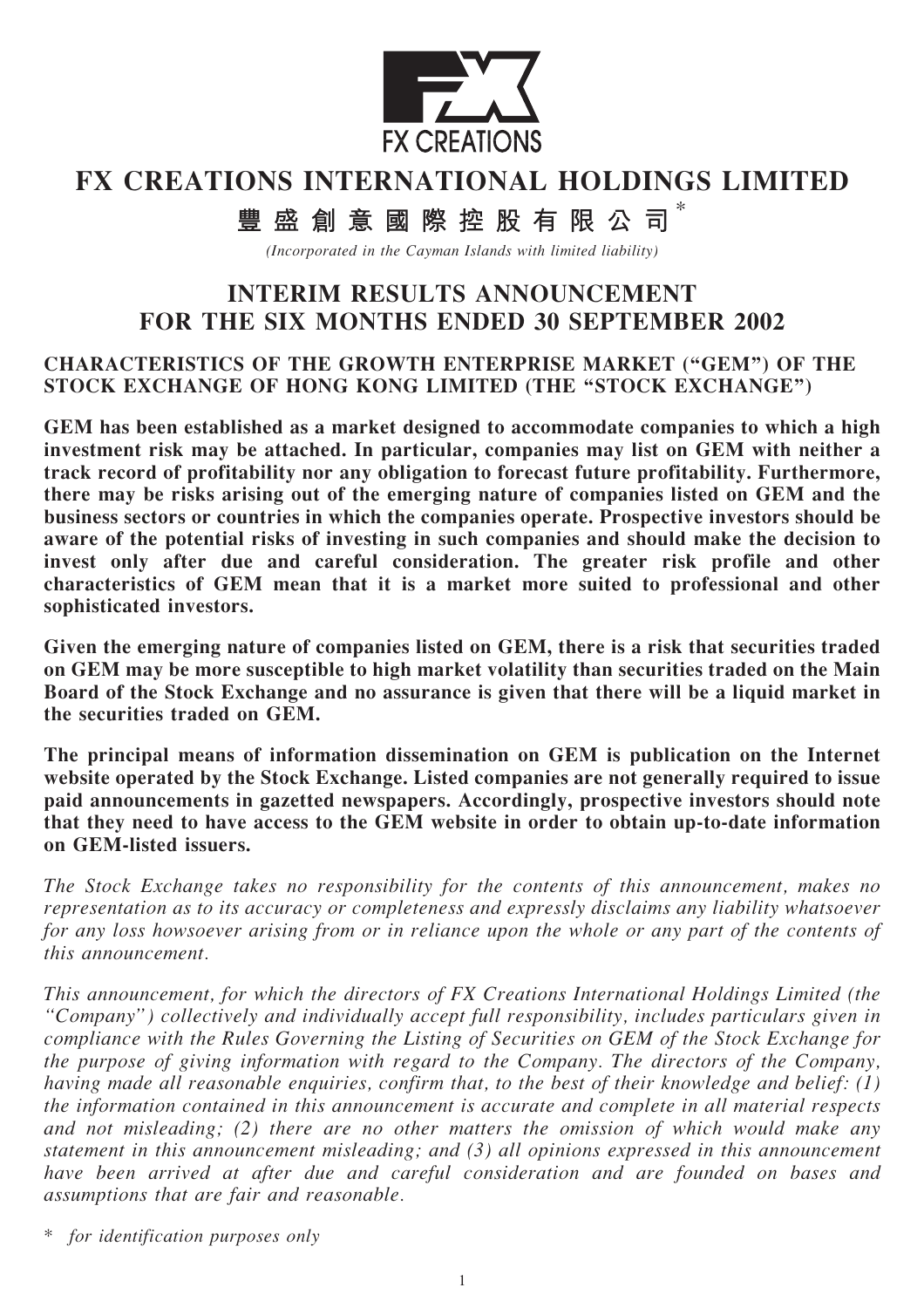### **RESULTS**

The board of directors (the ''Directors'') of FX Creations International Holdings Limited (the ''Company'') herein presents the condensed unaudited consolidated results of the Company and its subsidiaries (collectively referred to as the ''Group'') for the three months and six months ended 30 September 2002 together with the comparative unaudited figures for the corresponding periods in 2001 as follows:

|                                                                                                          |                | Six months ended<br>30 September       |                                 |                                                 | Three months ended<br>30 September |  |  |
|----------------------------------------------------------------------------------------------------------|----------------|----------------------------------------|---------------------------------|-------------------------------------------------|------------------------------------|--|--|
|                                                                                                          | <b>Notes</b>   | 2002<br>(unaudited)<br><b>HK\$'000</b> | 2001<br>(unaudited)<br>HK\$'000 | 2002<br>(unaudited)<br><b>HK\$'000</b>          | 2001<br>(unaudited)<br>HK\$'000    |  |  |
| <b>TURNOVER</b>                                                                                          | 3              | 27,114                                 | 23,902                          | 14,959                                          | 13,053                             |  |  |
| Cost of goods sold                                                                                       |                | (11, 657)                              | (8, 153)                        | (6, 819)                                        | (4, 417)                           |  |  |
| Gross profit                                                                                             |                | 15,457                                 | 15,749                          | 8,140                                           | 8,636                              |  |  |
| Other revenue                                                                                            |                | 492                                    | 131                             | 420                                             | 16                                 |  |  |
| Selling and distribution<br>costs<br>Administrative expenses                                             |                | (8,795)<br>(5,930)                     | (9,381)<br>(5, 729)             | (4,820)<br>(3, 145)                             | (5,060)<br>(3,032)                 |  |  |
| PROFIT FROM<br><b>OPERATING</b><br><b>ACTIVITIES</b>                                                     |                | 1,224                                  | 770                             | 595                                             | 560                                |  |  |
| Finance costs                                                                                            |                | (351)                                  | (194)                           | (228)                                           | (82)                               |  |  |
| PROFIT BEFORE TAX                                                                                        | $\overline{4}$ | 873                                    | 576                             | 367                                             | 478                                |  |  |
| Tax                                                                                                      | 5              | (142)                                  | (85)                            | (43)                                            | (70)                               |  |  |
| NET PROFIT FROM<br><b>ORDINARY</b><br><b>ACTIVITIES</b><br><b>ATTRIBUTABLE TO</b><br><b>SHAREHOLDERS</b> |                | 731                                    | 491                             | 324                                             | 408                                |  |  |
| <b>DIVIDEND</b>                                                                                          | 7              |                                        |                                 |                                                 |                                    |  |  |
| <b>EARNINGS PER SHARE</b>                                                                                | 6              |                                        |                                 |                                                 |                                    |  |  |
| <b>Basic</b>                                                                                             |                |                                        |                                 | HK0.20 cent HK0.18 cent HK0.08 cent HK0.15 cent |                                    |  |  |
| Diluted                                                                                                  |                | N/A                                    | N/A                             | N/A                                             | $N/\underline{A}$                  |  |  |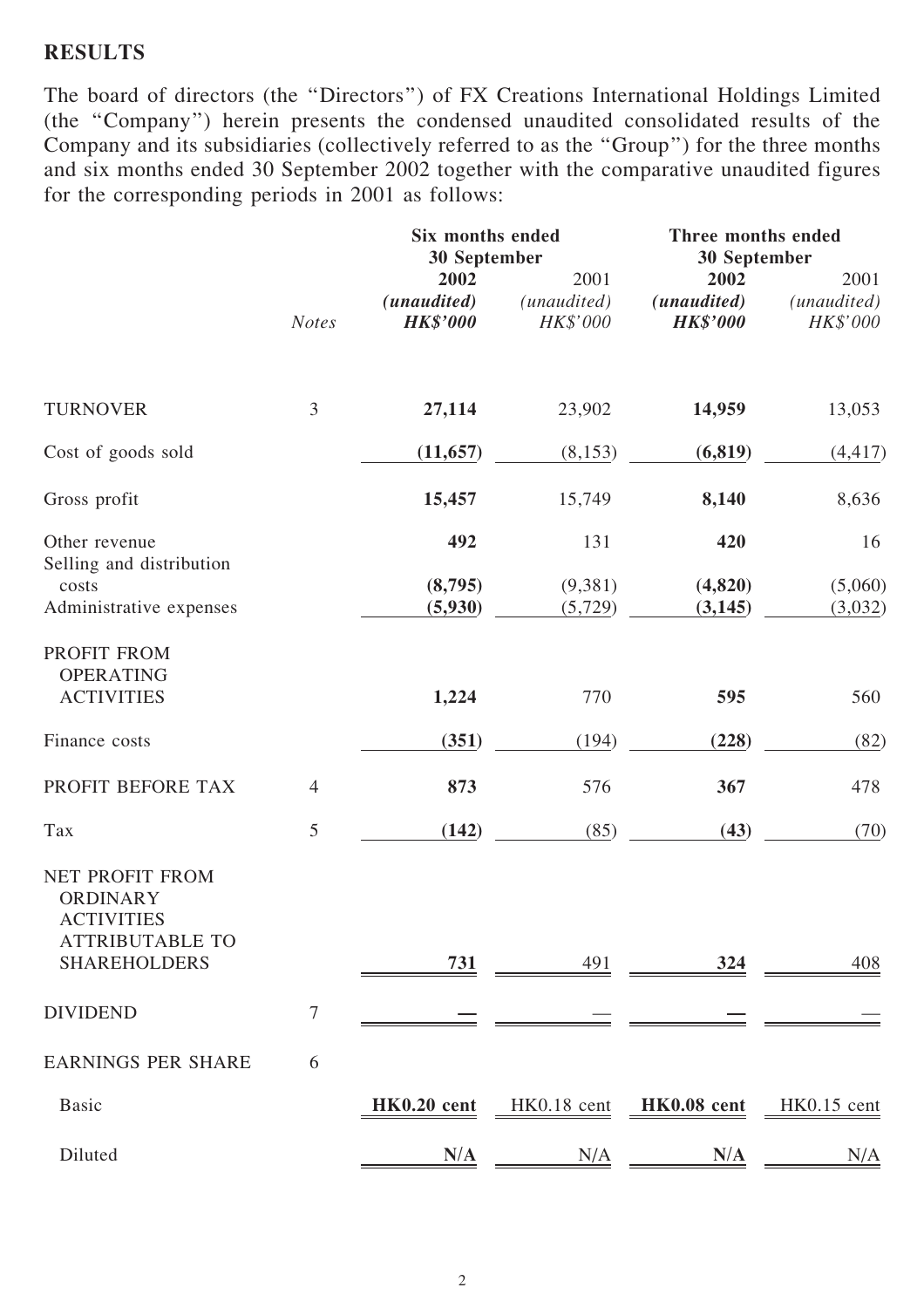# CONDENSED CONSOLIDATED BALANCE SHEET

|                                                                     | <b>Notes</b> | As at<br>30 September<br>2002<br>( <i>Unaudited</i> )<br><b>HK\$'000</b> | As at<br>31 March<br>2002<br>(Audited)<br>HK\$'000 |
|---------------------------------------------------------------------|--------------|--------------------------------------------------------------------------|----------------------------------------------------|
| NON-CURRENT ASSETS<br>Fixed assets                                  |              | 7,789                                                                    | 946                                                |
| Rental deposits                                                     |              | 1,087                                                                    | 939                                                |
|                                                                     |              | 8,876                                                                    | 1,885                                              |
| <b>CURRENT ASSETS</b>                                               |              |                                                                          |                                                    |
| Inventories                                                         |              | 2,603                                                                    | 978                                                |
| Accounts and bills receivable                                       | 8            | 5,887                                                                    | 4,342                                              |
| Prepayments, deposits and other receivables<br>Pledged bank deposit |              | 5,706                                                                    | 3,047<br>1,840                                     |
| Time deposit                                                        |              | 10,140                                                                   |                                                    |
| Cash and bank balances                                              |              | 1,176                                                                    | 223                                                |
|                                                                     |              | 25,512                                                                   | 10,430                                             |
| <b>CURRENT LIABILITIES</b>                                          |              |                                                                          |                                                    |
| Accounts payable                                                    | 9            | 2,042                                                                    | 3,020                                              |
| Trust receipt loans                                                 |              | 2,008                                                                    | 1,321                                              |
| Accrued liabilities and other payables                              |              | 1,860                                                                    | 1,659                                              |
| Tax payable                                                         |              | 494                                                                      | 418                                                |
| Bank loans, unsecured                                               |              | 1,094                                                                    | 1,216                                              |
| Bank loan, secured                                                  |              |                                                                          | 600                                                |
| Bank overdrafts, secured<br>Bank overdrafts, unsecured              |              | 6,693                                                                    | 2,078                                              |
|                                                                     |              |                                                                          |                                                    |
|                                                                     |              | 14,191                                                                   | 10,312                                             |
| <b>NET CURRENT ASSETS</b>                                           |              | <u>11,321</u>                                                            | 118                                                |
| TOTAL ASSETS LESS CURRENT LIABILITIES                               |              | 20,197                                                                   | 2,003                                              |
| NON-CURRENT LIABILITY<br>Bank loans, unsecured                      |              | 62                                                                       | 245                                                |
|                                                                     |              |                                                                          |                                                    |
|                                                                     |              | 62                                                                       | 245                                                |
|                                                                     |              | 20,135                                                                   | 1,758                                              |
| <b>CAPITAL AND RESERVES</b>                                         |              |                                                                          |                                                    |
| Issued capital                                                      |              | 4,000                                                                    | 56                                                 |
| Share premium<br>Retained profits                                   |              | 13,702<br>2,433                                                          | 1,702                                              |
|                                                                     |              | 20,135                                                                   | 1,758                                              |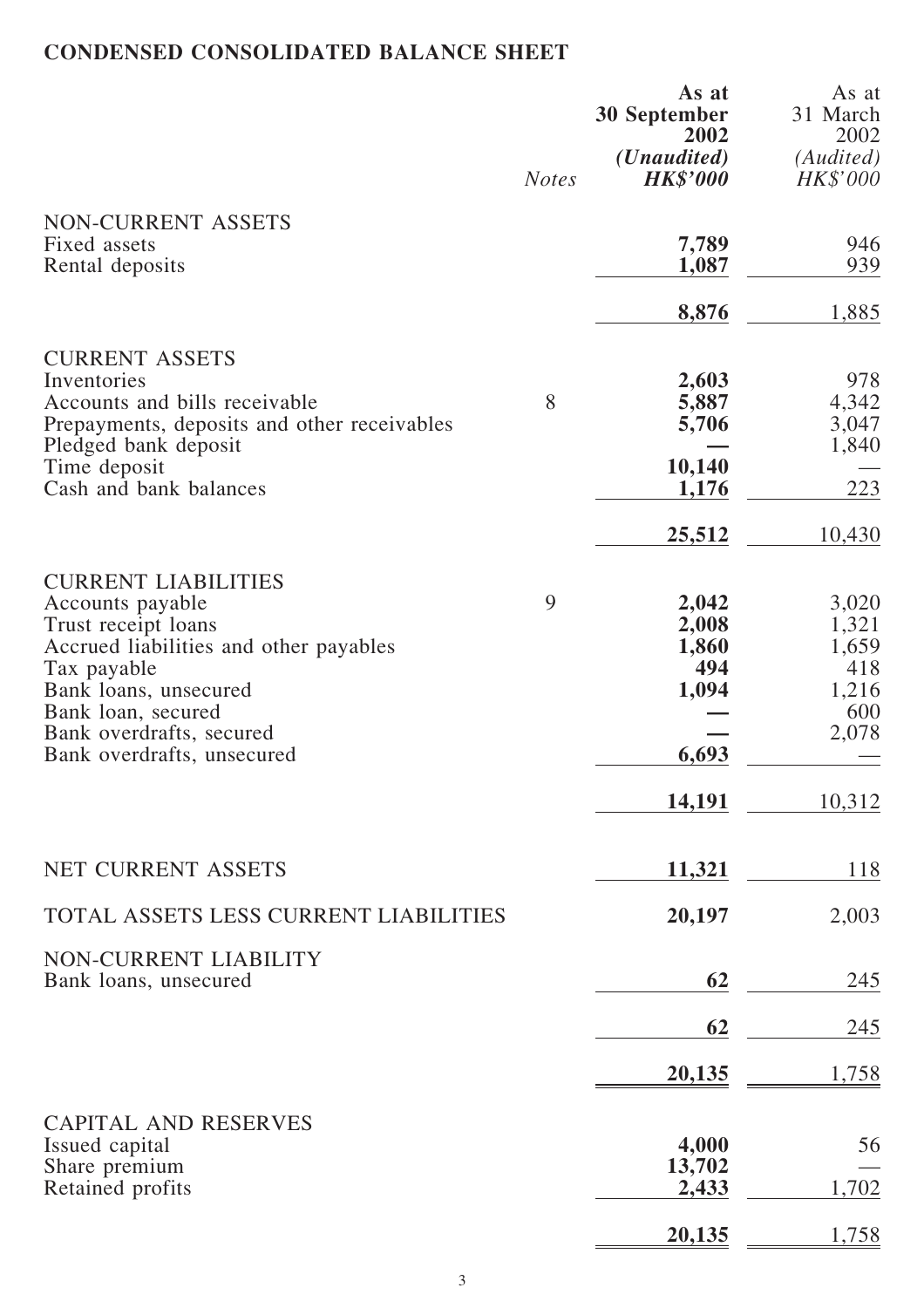# CONDENSED CONSOLIDATED CASH FLOW STATEMENT

|                                                                                                                                                                                                                                                                   | Six months<br>ended<br><b>30 September</b><br>2002<br>( <i>Unaudited</i> )<br><b>HK\$'000</b> | Six months<br>ended<br>30 September<br>2001<br>( <i>Unaudited</i> )<br>HK\$'000 |
|-------------------------------------------------------------------------------------------------------------------------------------------------------------------------------------------------------------------------------------------------------------------|-----------------------------------------------------------------------------------------------|---------------------------------------------------------------------------------|
| NET CASH (OUTFLOW)/INFLOW FROM OPERATING                                                                                                                                                                                                                          |                                                                                               |                                                                                 |
| <b>ACTIVITIES</b><br>Cash (used in)/generated from operations                                                                                                                                                                                                     | (4,994)                                                                                       | 896                                                                             |
| Interest received<br>Interest paid<br>Tax paid                                                                                                                                                                                                                    | 41<br>(351)<br>(66)                                                                           | 37<br>(194)<br>(25)                                                             |
| Net cash (outflow)/inflow from operating activities                                                                                                                                                                                                               | (5,370)                                                                                       | 714                                                                             |
| <b>INVESTING ACTIVITIES</b>                                                                                                                                                                                                                                       |                                                                                               |                                                                                 |
| Purchases of fixed assets<br>Increase in an amount due from                                                                                                                                                                                                       | (7, 420)                                                                                      | (963)                                                                           |
| a related company<br>Release of pledged bank deposit                                                                                                                                                                                                              | 1,840                                                                                         | (14)<br>41                                                                      |
| Net cash outflow from investing activities                                                                                                                                                                                                                        | (5,580)                                                                                       | (936)                                                                           |
| NET CASH OUTFLOW BEFORE FINANCING ACTIVITIES                                                                                                                                                                                                                      | (10,950)                                                                                      | (222)                                                                           |
| <b>FINANCING ACTIVITIES</b><br>Repayment to a shareholder<br>Repayment of bank loans<br>Proceeds from issue of shares before public listing<br>Proceeds from issue of shares on public listing<br>Share issue expenses                                            | (905)<br>4,875<br>21,060<br>(8,289)                                                           | (325)<br>(1,079)                                                                |
| Net cash inflow/(outflow) from financing activities                                                                                                                                                                                                               | <u>16,741</u>                                                                                 | (1,404)                                                                         |
| INCREASE/(DECREASE) IN CASH AND CASH<br><b>EQUIVALENTS</b>                                                                                                                                                                                                        | 5,791                                                                                         | (1,626)                                                                         |
| Cash and cash equivalents at beginning of period                                                                                                                                                                                                                  | (3,176)                                                                                       | (559)                                                                           |
| CASH AND CASH EQUIVALENTS AT END OF PERIOD                                                                                                                                                                                                                        | <u>2,615</u>                                                                                  | (2,185)                                                                         |
| ANALYSIS OF BALANCES OF CASH AND CASH<br><b>EQUIVALENTS</b><br>Cash and bank balances<br>Time deposits with maturity of less than three months<br><b>Bank</b> overdrafts<br>Trust receipt loans with original maturity of<br>less than three months when advanced | 1,176<br>10,140<br>(6,693)<br>(2,008)                                                         | 401<br>(1,197)<br>(1,389)                                                       |
|                                                                                                                                                                                                                                                                   | 2,615                                                                                         | (2,185)                                                                         |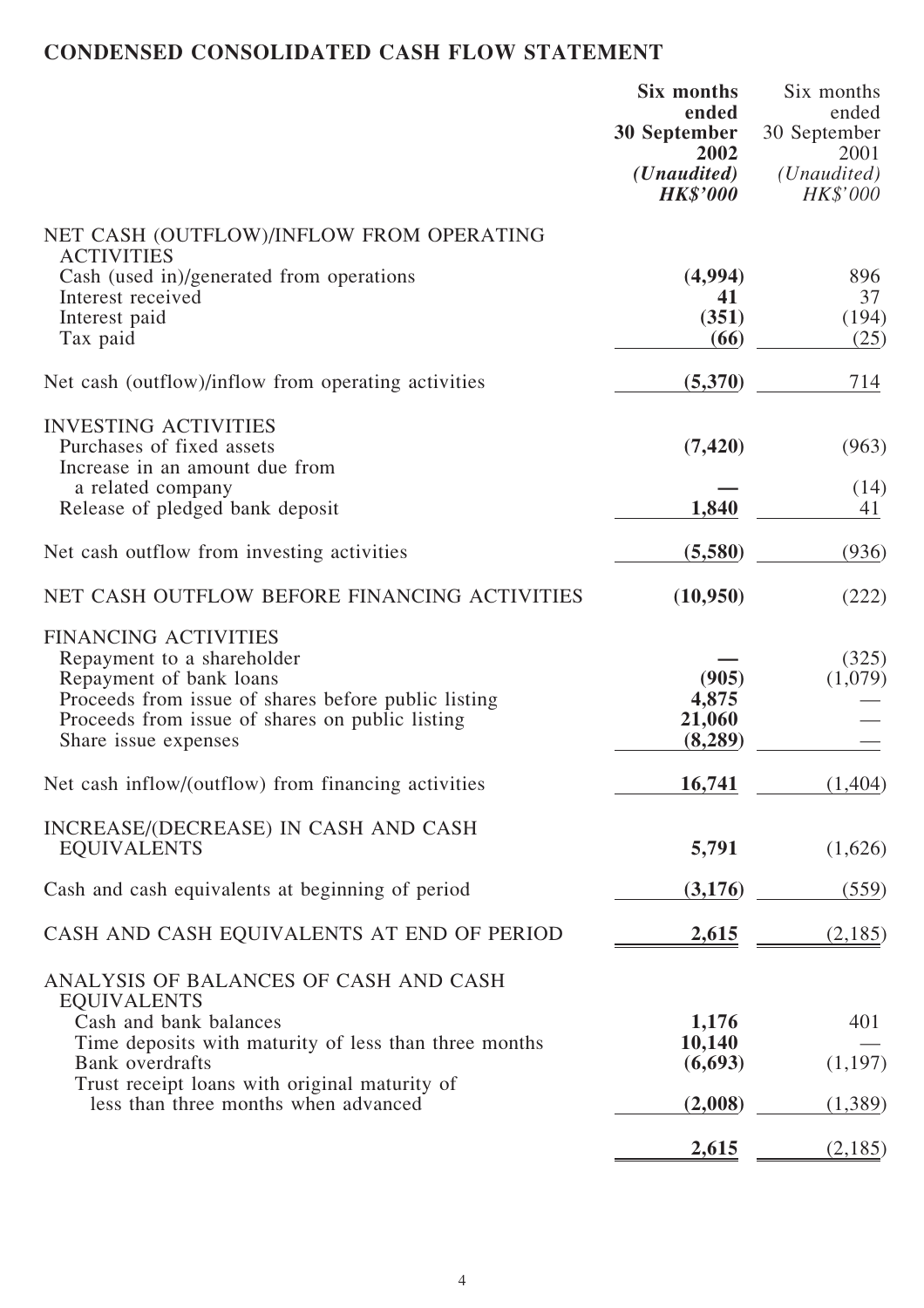#### CONDENSED CONSOLIDATED STATEMENT OF CHANGES IN EQUITY

|                                                                                                                                                                 | <b>Share</b><br>Capital<br>HK\$'000 | <b>Share</b><br>premium<br>account<br>HK\$'000 | <b>Retained</b><br>profits<br>HK\$'000 | <b>Total</b><br>HK\$'000          |
|-----------------------------------------------------------------------------------------------------------------------------------------------------------------|-------------------------------------|------------------------------------------------|----------------------------------------|-----------------------------------|
| At 1 April 2001                                                                                                                                                 | 56                                  |                                                | 1,782                                  | 1,838                             |
| Net profit for the period                                                                                                                                       |                                     |                                                | 491                                    | 491                               |
| At 30 September 2001                                                                                                                                            | 56                                  |                                                | 2,273                                  | 2,329                             |
| At 1 April 2002                                                                                                                                                 | 56                                  |                                                | 1,702                                  | 1,758                             |
| Issue of shares to public<br>Issue of shares to the pre-IPO Investors<br>Capitalisation on issue of shares<br>Share issue expenses<br>Net profit for the period | 810<br>8<br>3,126                   | 20,250<br>4,867<br>(3,126)<br>(8,289)          | 731                                    | 21,060<br>4,875<br>(8,289)<br>731 |
| At 30 September 2002                                                                                                                                            | 4,000                               | 13,702                                         | 2,433                                  | 20,135                            |

#### Notes:

#### 1. GROUP REORGANISATION AND BASIS OF PRESENTATION

The Company was incorporated in the Cayman Islands on 10 January 2002 as an exempted company with limited liability under the Companies Law (2001 Second Revision) of the Cayman Islands.

Pursuant to a reorganisation scheme (the ''Group Reorganisation'') to rationalise the structure of the Company and its subsidiaries (hereinafter collectively referred to as the ''Group'') in preparation for the listing of the Company's shares on the Growth Enterprise Market (''GEM'') of The Stock Exchange of Hong Kong Limited (the "Stock Exchange") in May 2002, the Company became the holding company of the companies now comprising the Group on 2 May 2002. This was accomplished by the Company acquiring the entire issued share capital of Resource Base Enterprises Limited (''RBEL''), the then holding company of other subsidiaries, in consideration for the allotment and issue of 5,599,999 shares of HK\$0.01 each in the share capital of the Company, credited as fully paid, to Wise New Management Limited (''WNML''), the former shareholder of RBEL. Further details of the Group Reorganisation are set out in the Company's prospectus dated 8 May 2002 (the ''Prospectus''). The Shares of the Company (the ''Shares'') were listed on GEM on 21 May 2002.

The unaudited consolidated/combined results have been prepared using the merger basis of accounting as a result of the Group Reorganisation. On this basis, the Company has been treated as the holding company of its subsidiaries since their respective dates of incorporation rather than from the date of their acquisition pursuant to the Group Reorganisation. Accordingly the unaudited consolidated/ combined results of the Group for the six months ended 30 September 2001 and 2002 included the results of the Company and its subsidiaries with effect from 1 April 2001 as if the current Group structure has been in existence throughout the periods.

In the opinion of the Directors, the unaudited consolidated/combined results prepared on the above basis present fairly the results of the Group as a whole.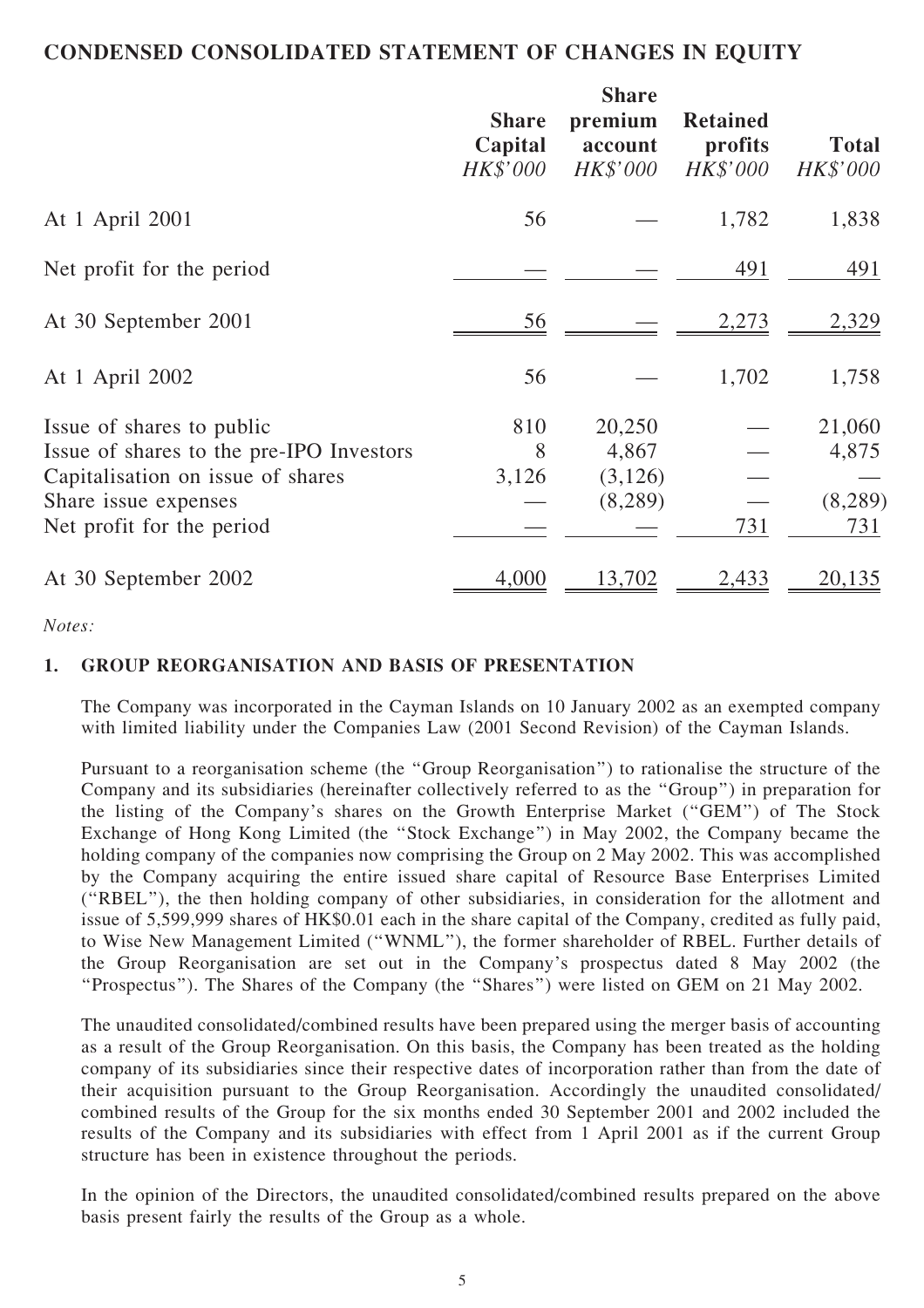All significant transactions and balances within the Group have been eliminated on consolidation/ combination.

#### 2. EFFECT OF NEW AND REVISED HONG KONG STATEMENT OF STANDARD ACCOUNTING PRACTICE

The following new and revised Hong Kong Statements of Standard Accounting Practice (''SSAPs'') are effective for the first time for the current periods' condensed consolidated financial statements:

| SSAP 1 (Revised)  | : "Presentation of Financial Statements" |
|-------------------|------------------------------------------|
| SSAP 11 (Revised) | : "Foreign Currency Translation"         |
| SSAP 15 (Revised) | : "Cash Flow Statements"                 |
| SSAP 34           | : "Employee Benefits"                    |

A summary of their major effects is as follows:

SSAP 1 (Revised) prescribes the basis for the presentation of financial statements and sets out guidelines for their structure and minimum requirements for the content thereof. The main revision to this SSAP is to change the requirements from presenting a statement of recognised gains and losses to a statement of changes in equity. The condensed consolidated statement of changes in equity for the current interim period and the comparative figures have been presented in accordance with the revised SSAP.

SSAP 11 (Revised) prescribes the basis for the translation of foreign currency transactions and financial statements. The principal impact of this revised SSAP on the condensed consolidated financial statements is that the profit and loss account of subsidiaries and associates operating in Mainland China and overseas are translated at an average rate for the period on consolidation, rather than translated at the applicable rates of exchange ruling at the balance sheet date as was previously required. This SSAP is required to be applied retrospectively. The Group has adopted the transitional provision of this SSAP that where the calculation of a prior year adjustment is impractical, these changes in policy are applied only to current and future financial statements and the effect on the results of the current period is not significant.

SSAP 15 (Revised) prescribes the provision of information about the changes in cash and cash equivalents of an enterprise by means of a cash flow statement which classifies cash flows during the period into those from operating, investing and financing activities. The format of condensed consolidated cash flow statement for the current interim period and the comparative figures are presented in accordance with the revised SSAP 15.

SSAP 34 prescribes the accounting and disclosure for employee benefits. This SSAP has had no major impact on the condensed consolidated financial statements.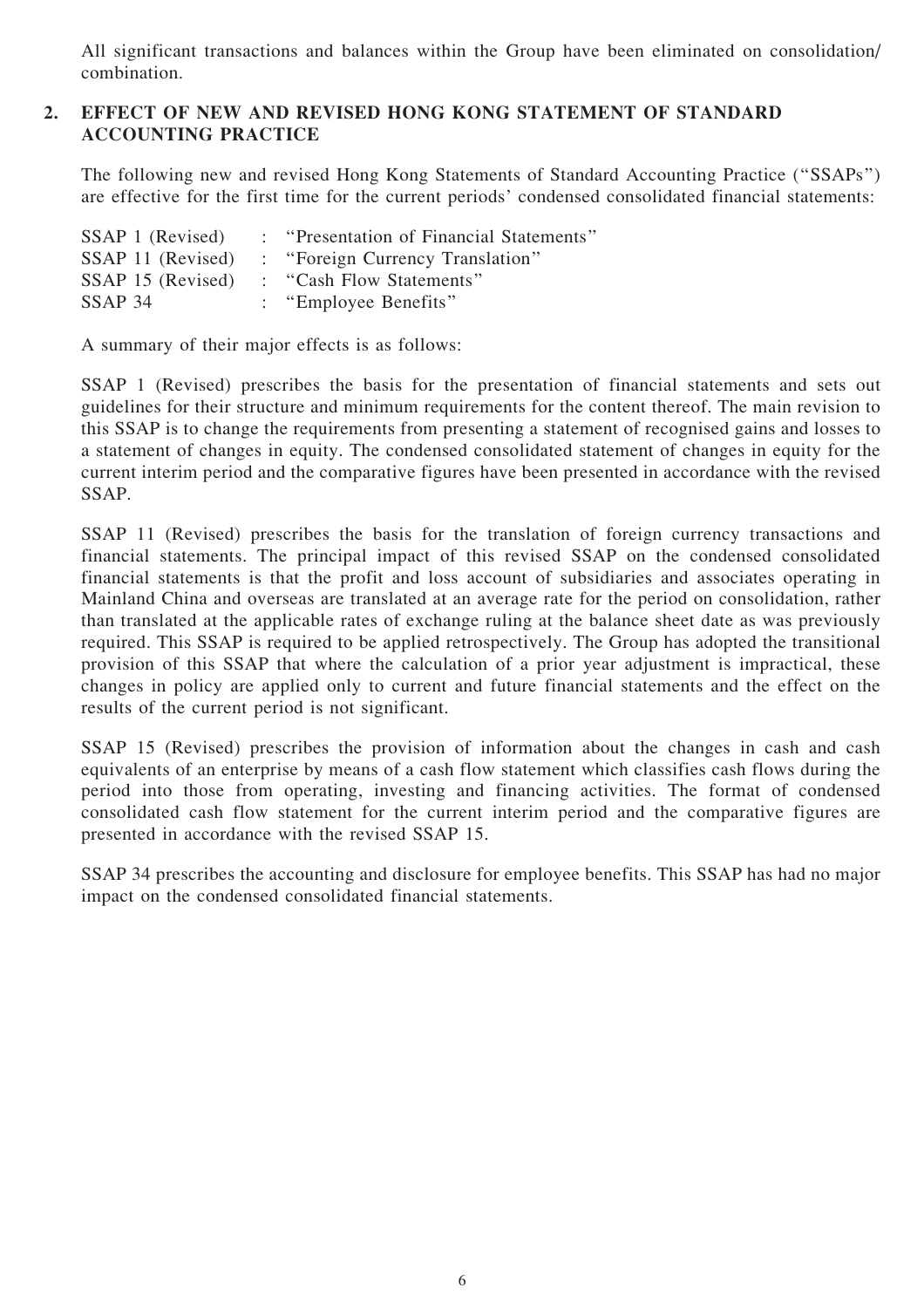#### 3. TURNOVER AND SEGMENT INFORMATION

Turnover represents the aggregate of the net invoiced value of goods sold, after allowances for returns and trade discounts.

#### (a) Business segments

The following tables present revenue and results for the Group's business segments.

|                                                                              |                 | Six months ended 30 September |                 |           |                 |           |                       |             |
|------------------------------------------------------------------------------|-----------------|-------------------------------|-----------------|-----------|-----------------|-----------|-----------------------|-------------|
|                                                                              | Retail          |                               |                 | Wholesale |                 | Corporate | <b>Combined</b> total |             |
|                                                                              | 2002            | 2001                          | 2002            | 2001      | 2002            | 2001      | 2002                  | 2001        |
|                                                                              | <b>HK\$'000</b> | HK\$'000                      | <b>HK\$'000</b> | HK\$'000  | <b>HK\$'000</b> | HK\$'000  | <b>HK\$'000</b>       | HK\$'000    |
| Segment revenue:<br>Sales to external                                        |                 |                               |                 |           |                 |           |                       |             |
| customers                                                                    | 16,219          | 17,551                        | 10,895          | 6,351     |                 |           | 27,114                | 23,902      |
| Segment results                                                              | 2,072           | 2,131                         | 1,373           | 842       | (2,221)         | (2,203)   | 1,224                 | 770         |
| Finance costs                                                                |                 |                               |                 |           |                 |           | (351)                 | (194)       |
| Profit before tax<br>Tax                                                     |                 |                               |                 |           |                 |           | 873<br>(142)          | 576<br>(85) |
| Net profit from<br>ordinary<br>activities<br>attributable to<br>shareholders |                 |                               |                 |           |                 |           | 731                   | 491         |

#### (b) Geographical segments

The following table presents revenue information for the Group's geographical segments.

|                   |                        |          |                           |          |                 |          | Six months ended 30 September |      |                   |                 |                        |                 |
|-------------------|------------------------|----------|---------------------------|----------|-----------------|----------|-------------------------------|------|-------------------|-----------------|------------------------|-----------------|
|                   |                        |          | <b>PRC</b> (not including |          |                 |          |                               |      |                   |                 |                        |                 |
|                   | Hong Kong, SAR         |          | Hong Kong, SAR)           |          | <b>Taiwan</b>   |          | Singapore                     |      | Other             |                 | <b>Combined</b> total  |                 |
|                   | 2002                   | 2001     | 2002                      | 2001     | 2002            | 2001     | 2002                          | 2001 | 2002              | 2001            | 2002                   | 2001            |
|                   | <i><b>HK\$'000</b></i> | HK\$'000 | <b>HK\$'000</b>           | HK\$'000 | <b>HK\$'000</b> | HK\$'000 | <i><b>HK\$'000</b></i>        |      | HK\$'000 HK\$'000 | <i>HK\$'000</i> | <i><b>HK\$'000</b></i> | <b>HK\$'000</b> |
| Segment revenue:  |                        |          |                           |          |                 |          |                               |      |                   |                 |                        |                 |
| Sales to external |                        |          |                           |          |                 |          |                               |      |                   |                 |                        |                 |
| customers         | 18,763                 | 14,799   | 2,496                     | 4,771    | 4,325           | 3,237    | 917                           | 624  | 613               | 471             | 27,114                 | 23,902          |

#### 4. PROFIT BEFORE TAX

The Group's profit before tax is arrived at after charging:

|                                       |                 | For the six months<br>ended 30 September | For the three months<br>ended 30 September |          |  |
|---------------------------------------|-----------------|------------------------------------------|--------------------------------------------|----------|--|
|                                       | 2002<br>2001    |                                          | 2002                                       | 2001     |  |
|                                       | <b>HK\$'000</b> | HK\$'000                                 | <b>HK\$'000</b>                            | HK\$'000 |  |
| Interest on overdrafts and bank loans | 351             | 194                                      | 228                                        | 82       |  |
| Depreciation                          | 577             | 941                                      | 290                                        | 491      |  |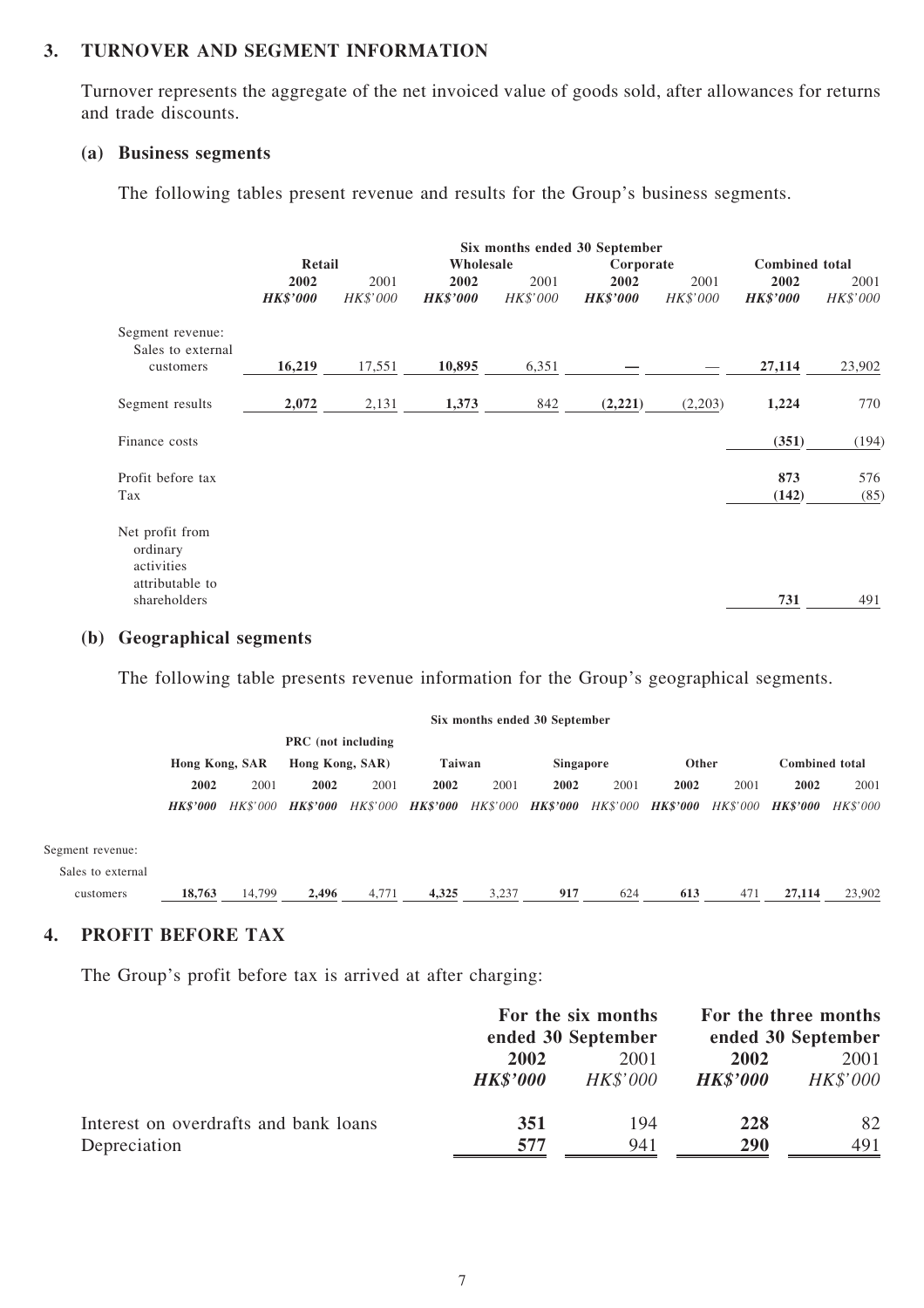#### 5. TAX

Hong Kong profits tax for the three and six months ended 30 September 2002 have been provided at the rate of 16% (three and six months ended 30 September 2001: 16%) on the estimated assessable profits arising in Hong Kong during the period. Taxes on profit assessable overseas have been calculated at the rates of tax prevailing in the countries in which the Group operates, based on existing legislation, interpretation and practices in respect thereof.

#### 6. EARNINGS PER SHARE

The calculations of basic earnings per share for the three and six months ended 30 September 2002 are based on the unaudited net profit from ordinary activities attributable to shareholders for the three and six months ended 30 September 2002 of approximately HK\$324,000 and HK\$731,000 respectively (three and six months ended 30 September 2001: HK\$408,000 and HK\$491,000) and the weighted average of approximately 400,000,000 shares and 373,475,000 shares in issue during the three and six months ended 30 September 2002 respectively (pro forma number of shares in issue for the three and six months ended 30 September 2001: 280,000,000).

Diluted earnings per share for the three months and six months ended 30 September 2002 and the corresponding periods in 2001 have not been disclosed as no dilutive events existed during these periods.

#### 7. DIVIDEND

The Directors do not recommend the payment of an interim dividend for the six months ended 30 September 2002 (six months ended 30 September 2001: Nil).

#### 8. ACCOUNTS RECEIVABLE

The Group's trading terms with its customers are mainly on credit terms of up to 75 days.

An aged analysis of the Group's accounts receivable as at the balance sheet date, based on the goods delivery date, is as follows:

|                | 30 September    | 31 March  |
|----------------|-----------------|-----------|
|                | 2002            | 2002      |
|                | <b>HK\$'000</b> | HK\$'000  |
|                | (Unaudited)     | (Audited) |
| Within 90 days | 5,717           | 3,977     |
| $91-180$ days  | <b>170</b>      | 365       |
|                | 5,887           | 4,342     |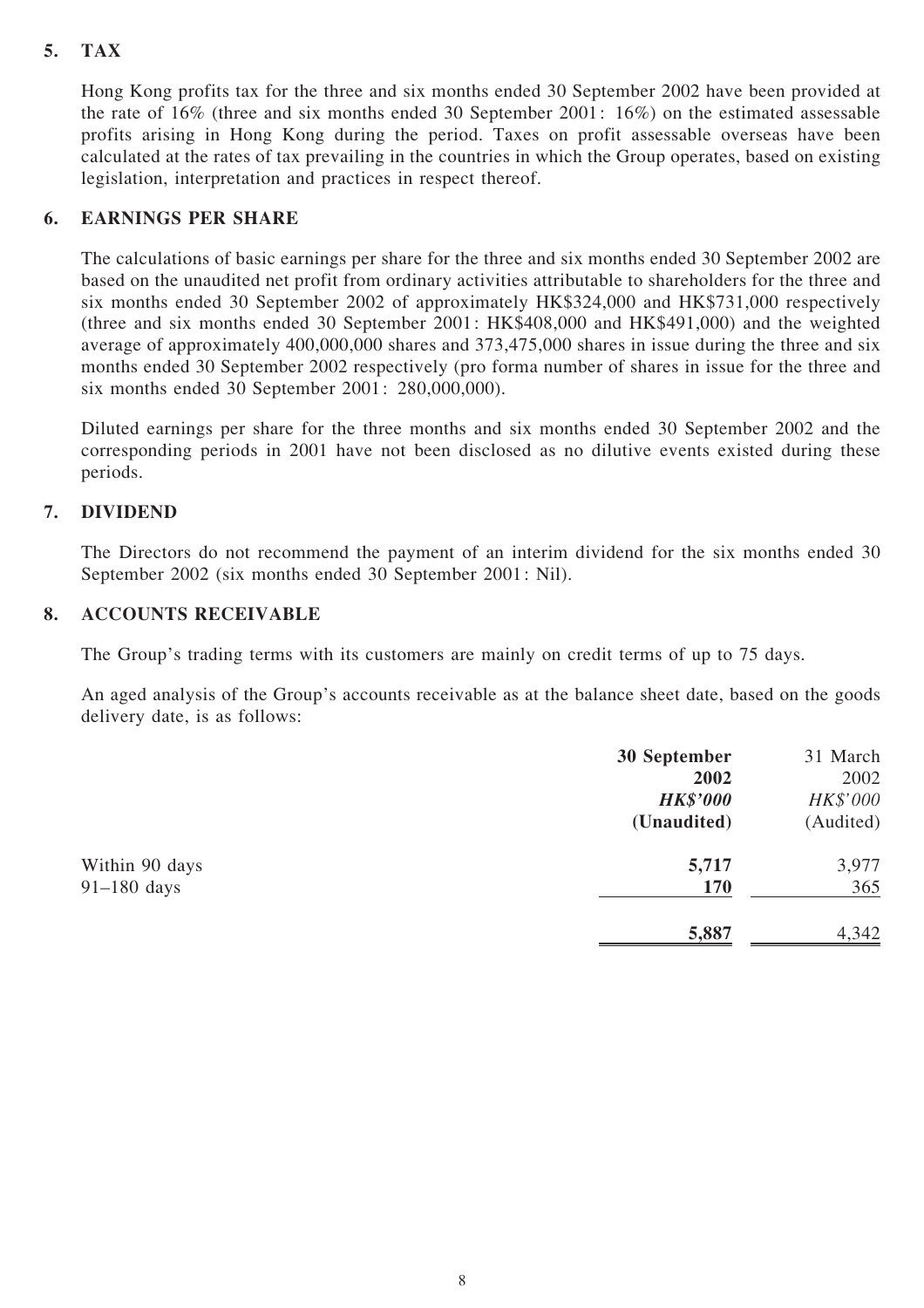#### 9. ACCOUNTS PAYABLE

An aged analysis of the Group's accounts payable as at the balance sheet date, based on the goods receipt date, is as follows:

|                | 30 September    | 31 March  |
|----------------|-----------------|-----------|
|                | 2002            | 2002      |
|                | <b>HK\$'000</b> | HK\$'000  |
|                | (Unaudited)     | (Audited) |
| Within 90 days | 2,042           | 2,806     |
| $91-180$ days  |                 | 214       |
|                | 2,042           | 3,020     |

### MANAGEMENT DISCUSSION AND ANALYSIS

The Group is principally engaged in retail sales of bags and accessories under its FX CREATIONS brandname. The bags sold by the Group consist principally of business bags, sports bags, backpacks, handbags and wallets. The accessories sold by the Group include belts, watches, spectacles and umbrellas.

The Group also sells its products to Agents and Distributors for distribution and resale in the PRC, Singapore, Malaysia, Indonesia, Australia, New Zealand, Korea, Japan and Europe markets.

# FINANCIAL REVIEW

### Results

During the six months ended 30 September 2002, the Group recorded a turnover of approximately HK\$27.1 million (2001: HK\$23.9 million, an increase of approximately 13.4% compared to the corresponding period in previous year. The turnover for the six months ended 30 September 2002 comprised retail sales and wholesales sales which accounted for approximately 60% and 40% (2001: 73% and 27%) of the total turnover respectively. As at 30 September 2002, the Group had 13 retail outlets in Hong Kong which consisted of 7 retail shops and 6 department store counters and 15 department store counters in Taiwan.

The increase in turnover was mainly attributable to higher sales from wholesales sales due to increase in the quantity sold to new and existing agents and distributors.

The net profit attributable to shareholders for the six months ended 30 September 2002 amounted to approximately HK\$731,000 (2001: HK\$491,000) an increase of approximately 48.9% compared to the corresponding period in previous year. The increase was mainly attributed to lower level of selling and distribution costs due to special promotion and advertising costs incurred in the corresponding period in previous year.

# Liquidity, financial resources and capital structure

For the year under review, the Group financed its operations with its own working capital and bank borrowings of approximately HK\$9.9 million (31 March 2001: HK\$5.5 million).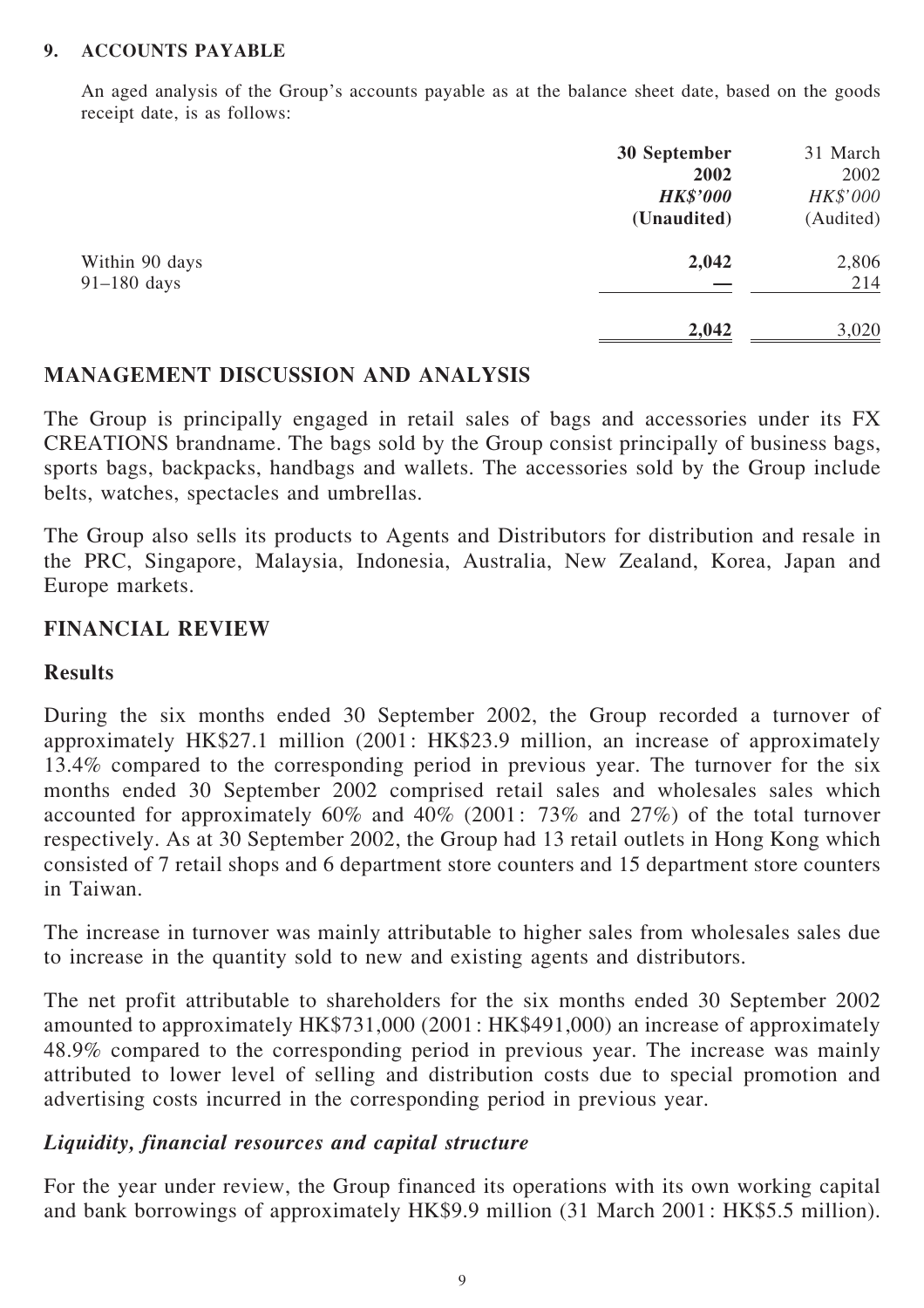As at 30 September 2002, the Group had net current assets of approximately HK\$11.3 million (31 March 2002: HK\$0.1 million) including cash and cash equivalents of approximately HK\$11.3 million (31 March 2002: HK\$2.1 million).

As at 30 September 2002, the Group had total available banking facilities of approximately HK\$15.8 million (31 March 2002: HK\$10.2 million) which were supported by the corporate guarantee executed by the Company and certain of its subsidiaries.

As at 30 September 2002, the gearing ratio (defined as the ratio between total bank borrowings and total assets) was 0.29 (31 March 2002: 0.44). The Group has no fixed interest bank borrowing. All the bank borrowings were denominated in HK Dollars.

As at 30 September 2002, the Group has outstanding bank borrowings of approximately HK\$9.9 million (31 March 2002: HK\$5.5 million). The bank borrowings comprised unsecured bank overdrafts of approximately HK\$6.7 million (31 March 2002: Nil), secured bank overdrafts of approximately HK\$Nil (31 March 2002: HK\$2.1 million), trust receipt loans of approximately HK\$2.0 million (31 March 2002: HK\$1.3 million), a secured bank loan of approximately HK\$Nil (31 March 2002: HK\$0.6 million) and unsecured bank loans of approximately HK\$1.2 million (31 March 2002: HK\$1.5 million). Approximately HK\$9.8 million (31 March 2002: HK\$5.3 million) of the total outstanding borrowings are repayable within one year and the remaining balance of approximately HK\$62,000 (31 March 2002: HK\$0.2 million) is repayable in the second year.

# Release of personal guarantees and legal charges

Upon the listing of the Company's shares on GEM, the Group's bankers have released (a) the personal guarantees from two directors of the Company and a director of a subsidiary of the Company; and (b) the legal charges over certain properties owned by a director of the Company, a director of a subsidiary of the Company and a relative of a director of the Company. The aforementioned personal guarantees and legal charges were replaced by corporate guarantees executed by the Company.

#### Significant investment

During the period under review, there was no significant investment held by the Group (31 March 2002: Nil).

# Material acquisition or disposal of subsidiaries and affiliated companies

Other than in connection with the Group Reorganisation in preparation for the listing of the Company's shares on GEM, there were no material acquisitions or disposal of subsidiaries and affiliated companies in the course of this period.

# Contingent liabilities

The Company had provided guarantees for the bank facilities granted to its subsidiaries. The extent of such facilities utilised by the subsidiaries at 30 September 2002 amounted to HK\$9.9 million (31 March 2002: Nil)

The Group had no other material contingent liabilities as at 30 September 2002.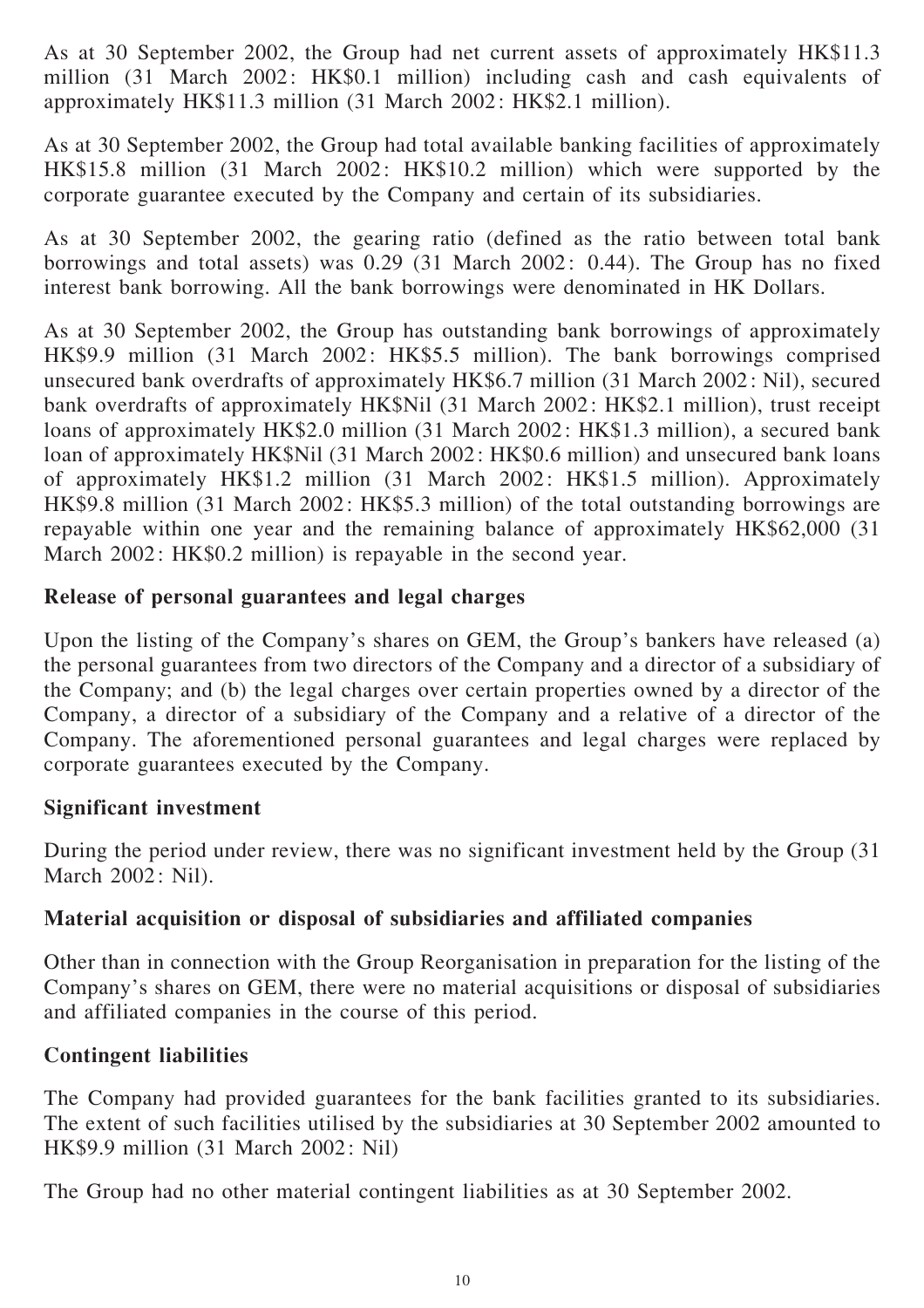#### Lease and contracted commitments

The Group leases certain of its office premises, warehouses, retail shops and department store counters under non-cancellable operating lease arrangements with lease terms ranging from one to three years.

At 30 September 2002, the Group had total future minimum lease payments in respect of non-cancellable operating leases falling due as follows:

|                                         | <b>30 September</b> | 31 March  |
|-----------------------------------------|---------------------|-----------|
|                                         | 2002                | 2002      |
|                                         | <b>HK\$'000</b>     | HK\$'000  |
|                                         | (Unaudited)         | (Audited) |
| Land and buildings expiring:            |                     |           |
| Within one year                         | 6,896               | 7,287     |
| In the second to fifth years, inclusive | 4,898               | 5,958     |
|                                         | 11,794              | 13,245    |

At 31 March 2002, the Group had contracted commitments in respect of purchases of certain fixed assets of HK\$157,500.

#### Foreign exchange exposure

The Group's income and expenditure during the six months ended 30 September 2002 were denominated in US Dollars, HK Dollars and New Taiwanese (''NT'') Dollars, and most of the assets and liabilities as at 30 September 2002 were denominated in HK Dollars and NT Dollars. Accordingly, the Directors are of the view that, to certain extent, the Group is exposed to foreign currency exchange risk. For the US Dollars foreign exchange exposure, the Director believe the exposure is small as the exchange rate of US Dollars to HK Dollars is comparatively stable. However, the Group is exposed to NT Dollars foreign exchange exposure and fluctuation of exchange rates of NT Dollars against HK Dollars could affect the Group's results of operations. During the year, no hedging transaction or arrangement was made.

#### Treasury policies

The Group adopts a conservative approach towards its treasury policies. The Group strives to reduce exposure to credit risk by performing ongoing credit evaluations of the financial conditions of its customers. To manage liquidity risk, the board of directors closely monitors the Group's liquidity position to ensure that the liquidity structure of the Group's assets, liabilities and commitments can meet its funding requirements.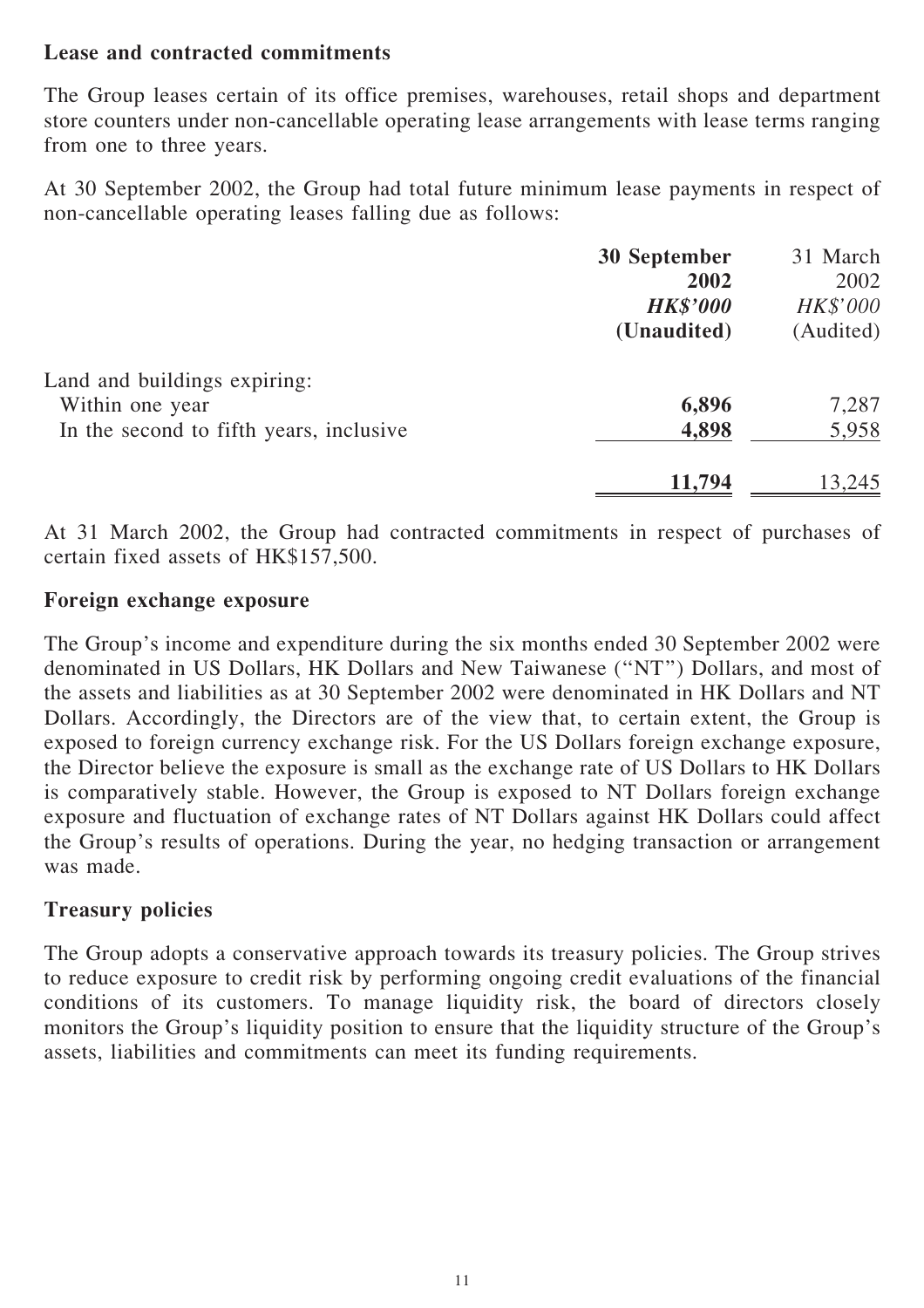# Segment information

#### Business segments

Retail sales

Retail sales decreased by approximately 7.6%, as compared to the previous corresponding period, to HK\$16.2 million (2001: HK\$17.6 million). The decrease was mainly attributed to a decrease in the level of sales due to difficult retail environment in Hong Kong.

Wholesale sales

Wholesale sales comprised sales to agents and sales to distributors.

Wholesale sales increased by approximately 71.5%, as compared to the previous corresponding period, to HK\$10.9 million (2001: HK\$6.4 million). The increase was mainly attributed to increase in the quantity sold to new and existing agents and distributors.

# Geographical segment

For the six months ended 30 September 2002, sales in Hong Kong, SAR increased by 26.8% compared to the corresponding period in previous year. The increase was mainly attributed to increase in wholesale sales in Hong Kong.

For the six months ended 30 September 2002, sales to elsewhere in the PRC decreased by 47.7% compared to the corresponding period in previous year. The decrease was mainly attributed to decrease in quantity sold to the Group's agent in the PRC.

For the six months ended 30 September 2002, sales to Taiwan increased by 33.6% compared to the corresponding period in previous year. The increase was mainly attributed to the opening of new retail outlets in Taiwan and increase in the quantity sold.

For the six months ended 30 September 2002, sales to Singapore increased by 47.0% compared to the corresponding period is previous year. The increase was mainly attributed to increase in quantity sold to the Group's agent in Singapore.

For the six months ended 30 September 2002, sales to other countries increased by 30.1% compared to the corresponding period in previous year. The increase was mainly attributed to increase in orders from countries other than above.

Please also refer to note 3 to the announcement for details of business and geographical segments.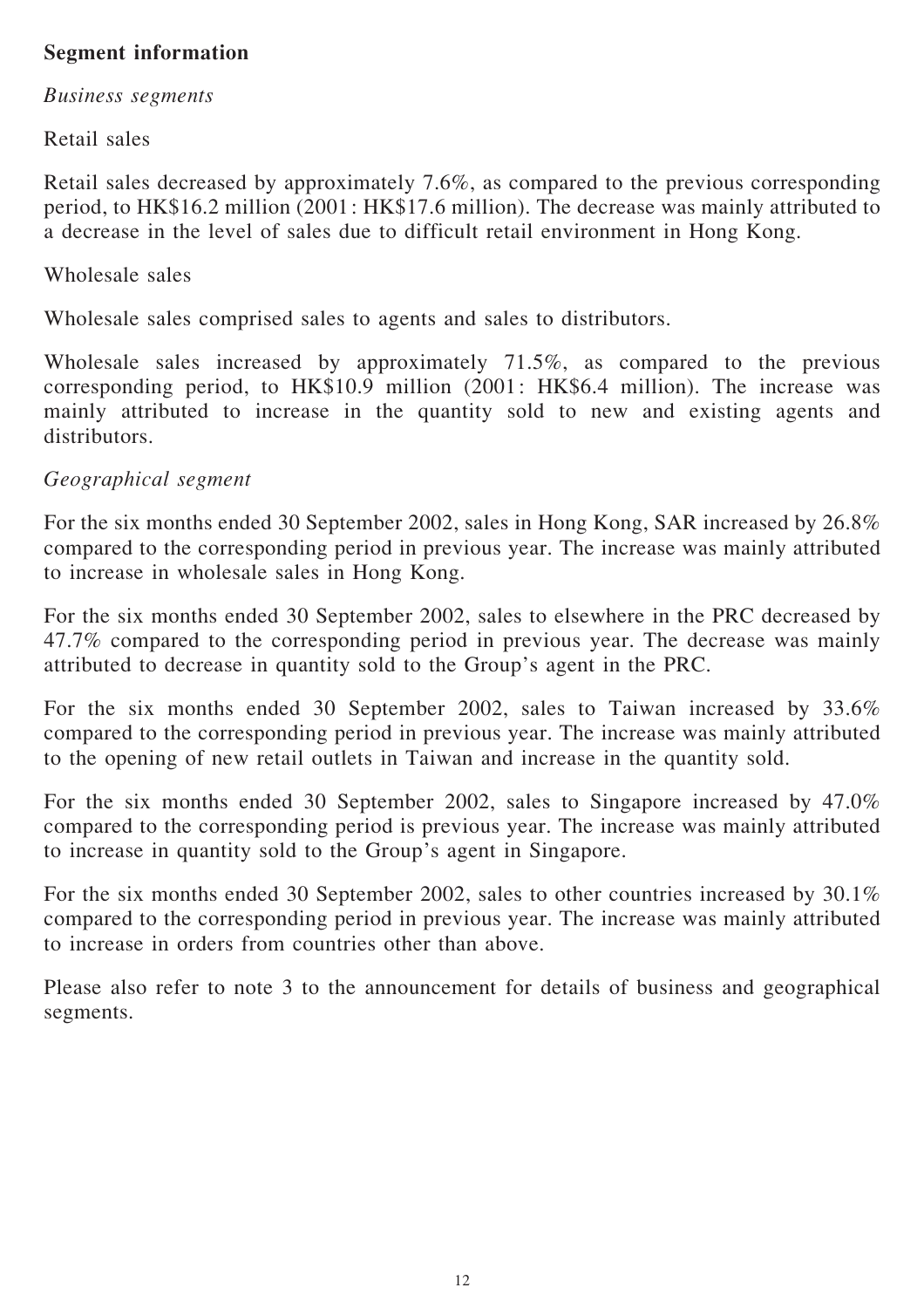### Future plans for material investments and expected source of funding

Details for the Group's future plans for material investments or capital assets and their expected source of funding have been stated in the Company's Prospectus under the sections headed ''Statement of Business Objectives'' and ''Reasons for the Share Offer and the Use of Proceeds'' respectively. Other than those disclosed, the Group did not have any plan for material investments or capital assets.

### Employees and remuneration policies

As at 30 September 2002, the Group had 83 (31 March 2002: 81) full time employees. Remuneration is determined by reference to market terms and the performance, qualification and experience of individual employee. Year-end bonus based on individual performance will be paid to employees as recognition of and reward for their contributions. Other benefits include contributions to statutory mandatory provident fund scheme to its employees in Hong Kong. To date, no share options have been granted to employees.

### Comparison of business objectives with actual business progress

The following is a summary of the actual progress of the Group compared with the business objectives set out in the prospectus for the period from 3 May 2002 (Latest Practicable Date) to 30 September 2002.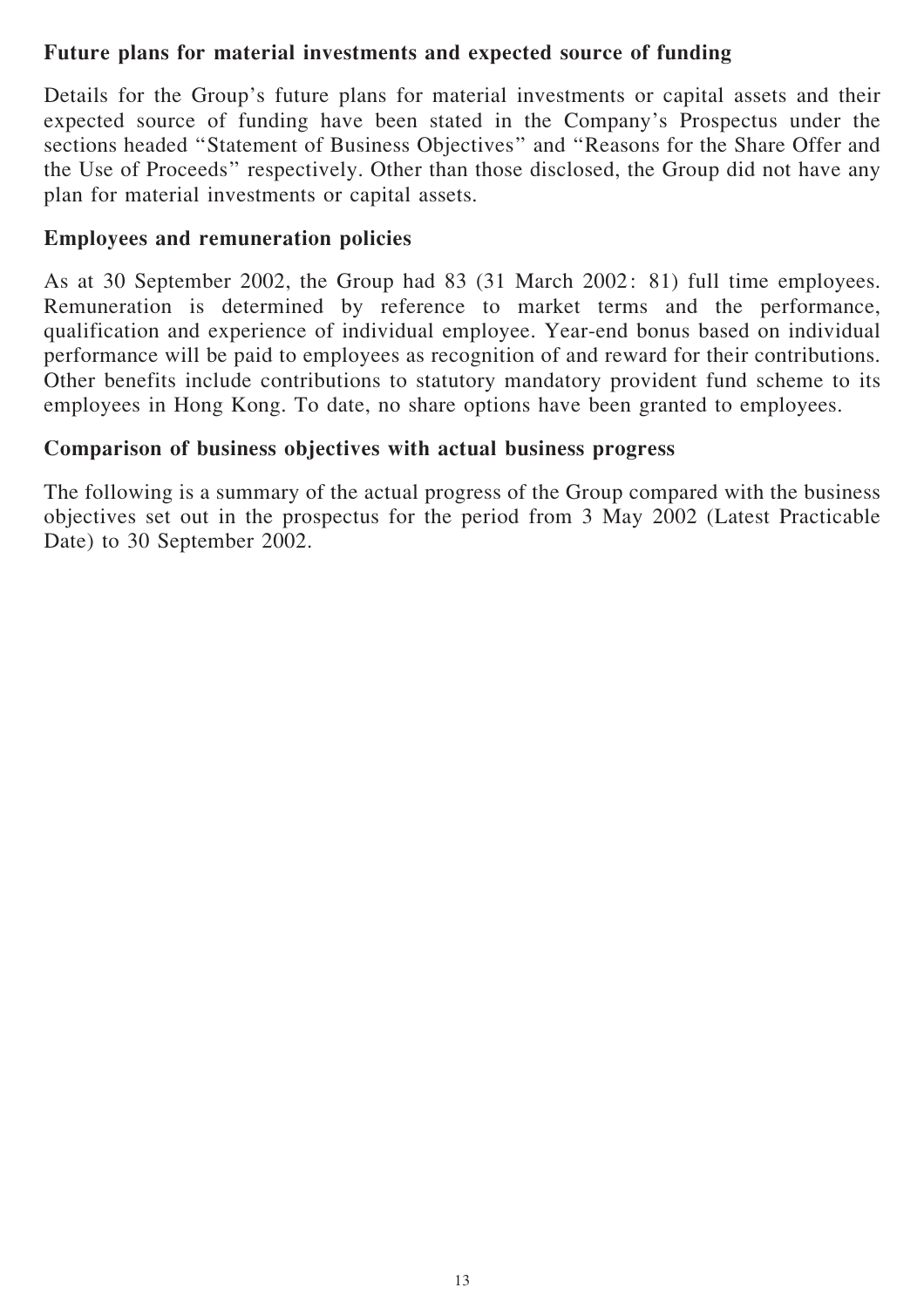| According to the business objectives as stated in Actual business progress in the Review Period<br>the prospectus dated 8 May 2002 |                                                                                                                                                                                                        |
|------------------------------------------------------------------------------------------------------------------------------------|--------------------------------------------------------------------------------------------------------------------------------------------------------------------------------------------------------|
| <b>Sales and marketing</b>                                                                                                         |                                                                                                                                                                                                        |
| Open new retail outlets in Hong Kong and Taiwan                                                                                    | The Group opened 6 department store counters in<br>Taiwan and 2 retail outlets in Hong Kong during the<br>period.                                                                                      |
| Enter into partnerships with new agents in new<br>areas                                                                            | The Group is in the process of negotiating with new<br>agents in new areas. No agreements were signed<br>during the period.                                                                            |
| Promote and strengthen brand loyalty:                                                                                              |                                                                                                                                                                                                        |
| Enter into partnerships with business partners to<br>issue credit cards                                                            | The Group has commenced negotiation with a<br>business partner to issue credit cards. No agreement<br>has been reached.                                                                                |
| Conduct advertising campaigns:                                                                                                     |                                                                                                                                                                                                        |
| Billboards, advertisement on transportations, road<br>shows, participation in promotions,<br>sponsorships                          | The Group continued to conduct advertising<br>campaigns such as bill boards and road shows<br>during the period. The Group also participated in<br>promotion activities with a credit card issuer.     |
| Design and product development                                                                                                     |                                                                                                                                                                                                        |
| Develop new series and models for existing<br>products                                                                             | The Group has developed a new executive bags and<br>ladies series to its product line. In addition, the<br>Group has also developed a ladies line under the<br>new brandname "Annvu".                  |
| Develop eyewear products with business partners<br>under the FX CREATIONS brandname                                                | The Group has entered into an agreement with a<br>company in Hong Kong to develop eyewear<br>products under the FX Creations brandname.                                                                |
| <b>Geographical expansion</b>                                                                                                      |                                                                                                                                                                                                        |
| Negotiate and sign up new sole agents in Japan                                                                                     | The Group has commenced negotiation with its<br>existing authorised distributors on sole agency<br>arrangement in Japan.                                                                               |
| Human resources deployment                                                                                                         |                                                                                                                                                                                                        |
| Expand the marketing sales and retail sales team                                                                                   | The Group has expanded its sales team in Taiwan<br>due to the strong sales. However, the Group reduced<br>its sales team in Hong Kong to control costs due to<br>continued slow recovery in Hong Kong. |
| Expand the product development and design team                                                                                     | During the period, the Group has continued to<br>increase its product development and design team<br>by recruiting one new staff.                                                                      |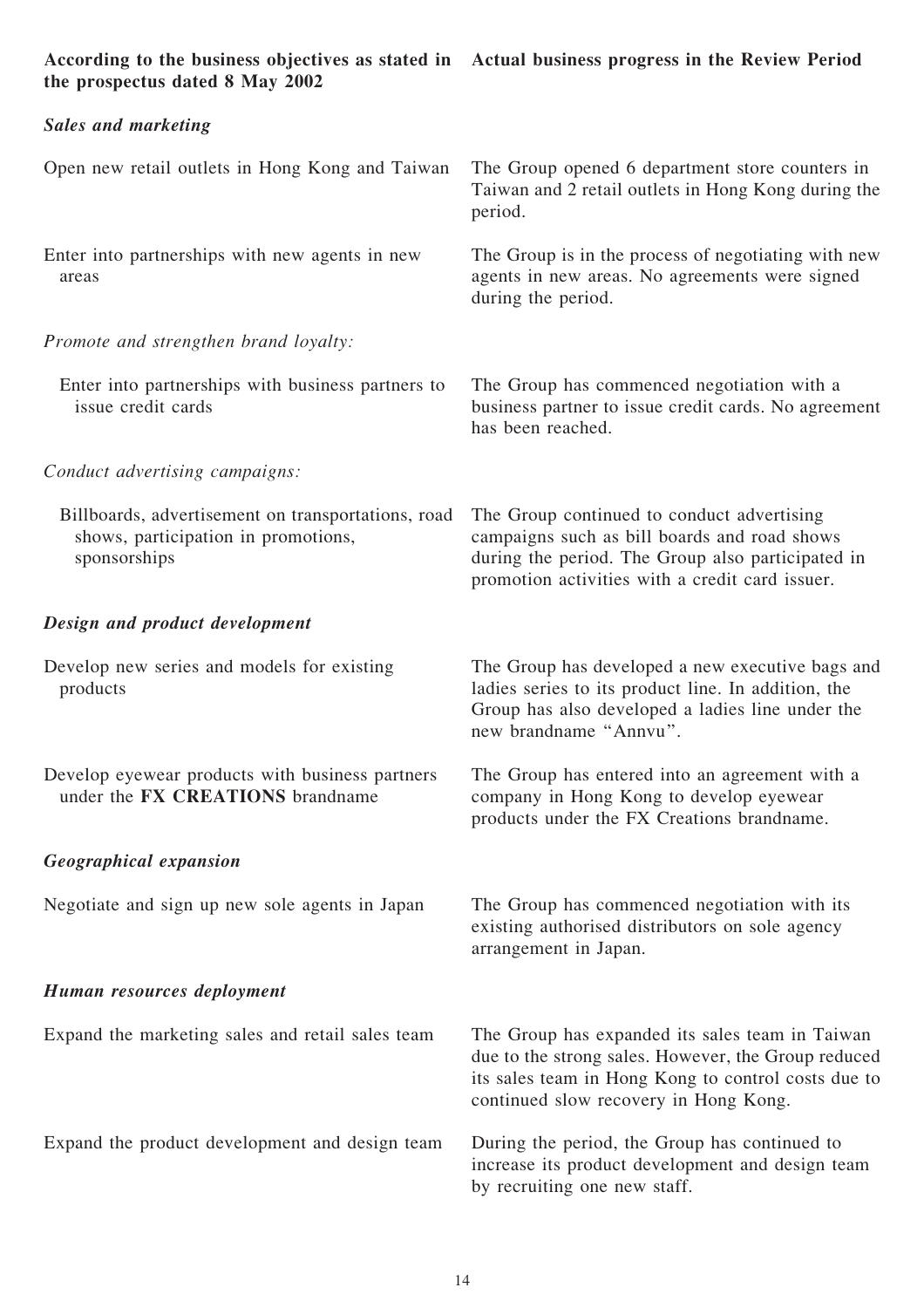| Expand the production and quality control team                                    | During the period, the Group has continued to<br>increase its product development and quality control<br>team. One new staff was recruited.                                                                                                                                                                                                                                                                                                                                                                                                                                                  |  |
|-----------------------------------------------------------------------------------|----------------------------------------------------------------------------------------------------------------------------------------------------------------------------------------------------------------------------------------------------------------------------------------------------------------------------------------------------------------------------------------------------------------------------------------------------------------------------------------------------------------------------------------------------------------------------------------------|--|
| Implementation of training programmes to improve<br>the marketing skills of staff | The Group continued to implement various staff<br>training program to improve the marketing skills of<br>staff.                                                                                                                                                                                                                                                                                                                                                                                                                                                                              |  |
| To recruit more experienced management staff                                      | The Group continued to explore more experienced<br>management staff.                                                                                                                                                                                                                                                                                                                                                                                                                                                                                                                         |  |
| <b>Production</b>                                                                 |                                                                                                                                                                                                                                                                                                                                                                                                                                                                                                                                                                                              |  |
| Set up own production facilities in China                                         | As planned, the Group has commenced to establish<br>its own manufacturing capacity through a<br>processing agent in the PRC. During the period, the<br>Group acquired plant, machinery and production<br>facilities and worked with a processing agent in<br>Guanlan, Shenzhen, the PRC. Under the processing<br>agent arrangement, the Group will be responsible<br>for the provision of plant, machinery, related<br>leasehold improvements and fixtures and the<br>processing agent will be responsible for the<br>provision of production premises, water and<br>electricity and labour. |  |

### USE OF PROCEEDS

During the period from 21 May 2002 (the date of Listing of the Company's shares on GEM) to 30 September 2002, the Group has applied the net proceeds as follows:

|                                                                                                                                | <b>Proposed</b><br><b>HK\$'000</b> | <b>Actual</b><br><b>HK\$'000</b> |
|--------------------------------------------------------------------------------------------------------------------------------|------------------------------------|----------------------------------|
| Expenditure in relation to setting up additional retail<br>outlets                                                             | 300                                | 300                              |
| Expenditure in relation to conducting advertising and<br>marketing campaigns and other corporate image<br>enhancement programs | 200                                | 200                              |
| Expenditure in relation to financing the acquisition of<br>plant, machinery and production facilities                          | 7,000                              | 7,000                            |
| Expenditure in relation to financing the expansion of the<br>geographical coverage of the Group's network                      | 100                                | 100                              |
|                                                                                                                                | 7,600                              | 1.601                            |

The remaining net proceeds as at 30 September 2002 was approximately HK\$5.7 million and has placed on short term interest bearing deposits with a bank in Hong Kong.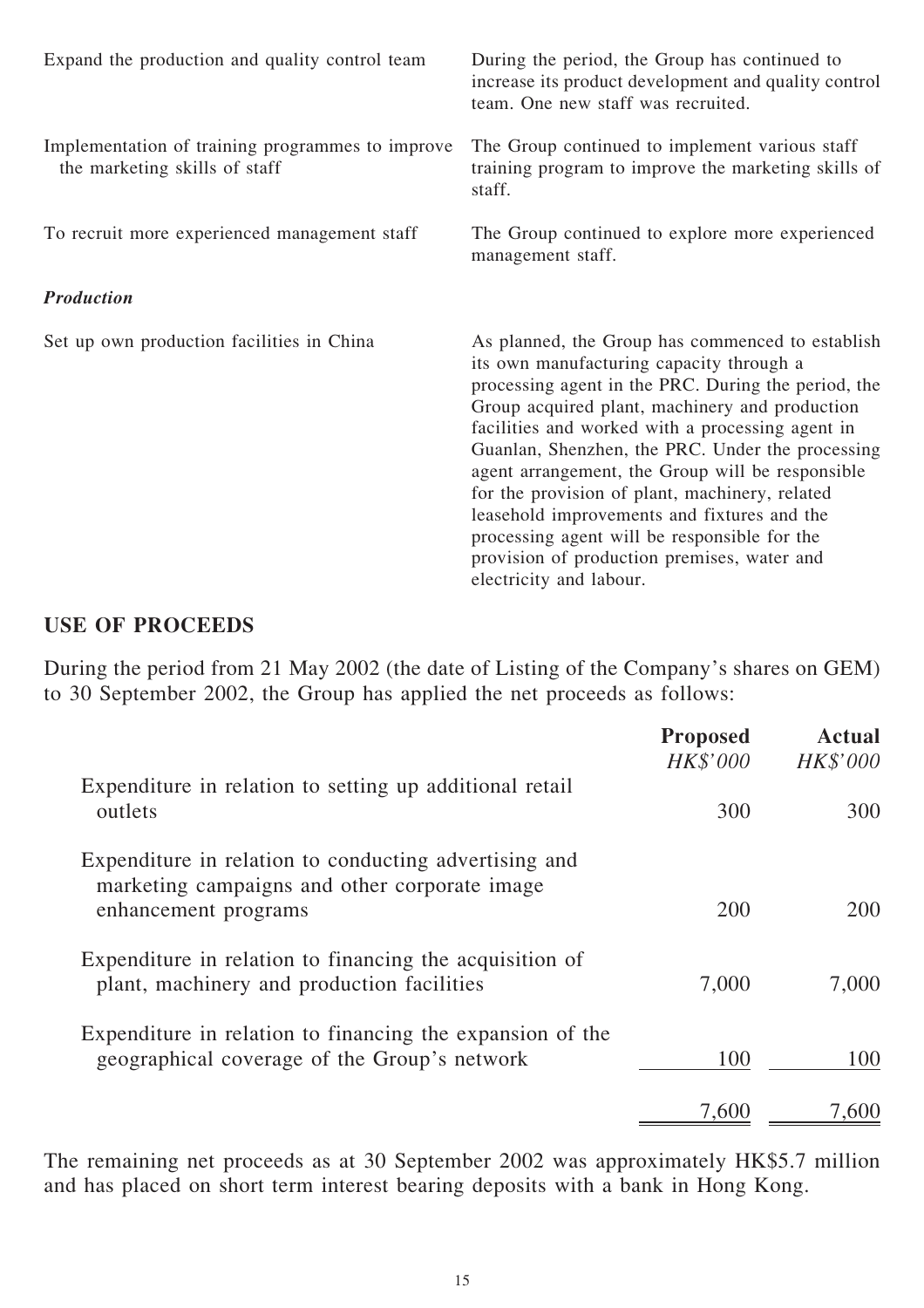### DIRECTORS' INTERESTS IN SECURITIES

As at 30 September 2002, the interests of the directors in the share capital of the Company or its associated corporations, as recorded in the register maintained by the Company pursuant to Section 29 of the Securities (Disclosure of Interests) Ordinance (the ''SDI Ordinance'') were set out below:

# Type of interest ordinary shares held Number of issued

Ng Pak To, Petto Note Corporate 280,000,000

Note: These shares represent a 70% equity interest in the Company and are held by WNML. The issued share capital of WNML is beneficially owned by Cashtram Associates Limited as to 45%, FX Creations (Holding) Inc. as to 30% and Forge Smart Investments Limited as to 25%. The issued share capital of Cashtram Associates Limited is owned as to 40%, 30%, 20% and 10% by Mr. Ng Pak To, Petto, Mr. Ho Kai Chung, David, Madam Ho Pui Lai and Mr. Tan Yu, Wally, respectively.

Save as disclosed above, as at 30 September 2002, none of the directors or their associates had any personal, family, corporate or other interest in the issued share capital of the Company or any of its associated corporations as defined in Section 29 of the SDI Ordinance or as otherwise notified to the Company and the Stock Exchange pursuant to the minimum standard of dealings prescribed by the Rules Governing the Listing of Securities (the ''Listing Rules'') on GEM.

# SUBSTANTIAL SHAREHOLDER

As at 30 September 2002, so far as the directors are aware, other than the interests of the directors as disclosed under the heading ''Directors' interests in securities'' above, the register of substantial shareholders maintained by the Company pursuant to Section 16(1) of the SDI Ordinance disclosed no person as having an interest of more than 10% of the nominal value of the Company's issued share capital.

# SHARE OPTION SCHEME

The Company operates a share option scheme (the ''Scheme'') for the purpose of recognising significant contributions of specified participants including the employees of the Group to the growth of the Group, by rewarding them with opportunities to obtain an ownership interest in the Company and to further motivate and give an incentive to these persons to continue to contribute to the Group's long term success and prosperity. The Scheme became effective on 21 May 2002 and, unless otherwise cancelled or amended, will remain in force for ten years from that date.

As at 30 September 2002, no share options have been granted under the Scheme.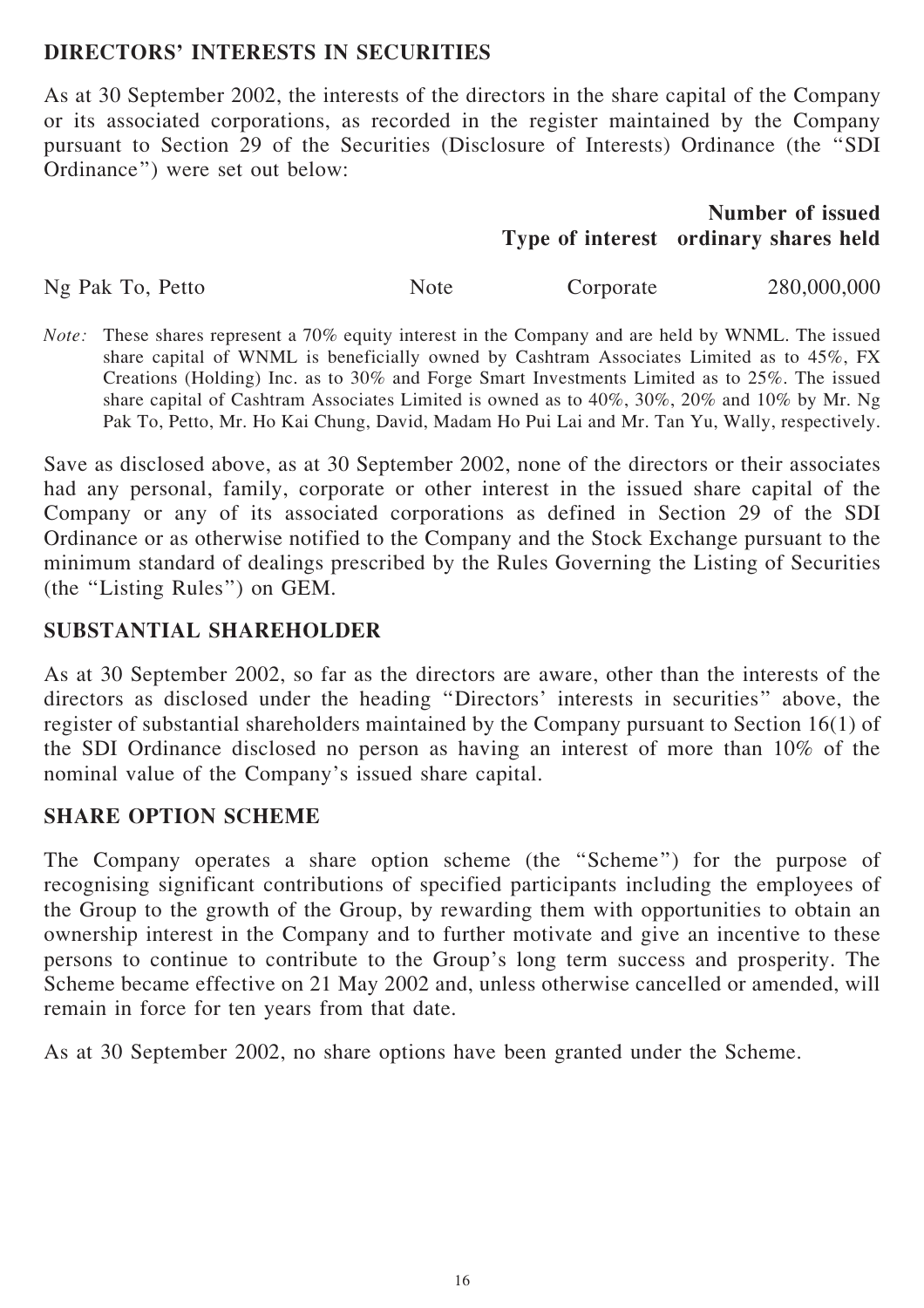# DIRECTORS' RIGHTS TO ACQUIRE SECURITIES

Apart from as disclosed under the heading ''Directors interests in securities'' and the transactions relating to the Group Reorganisation as disclosed above, at no time since the incorporation of the Company were rights to acquire benefits by means of the acquisition of shares in or debentures of the Company or of any other body corporate granted to any director or their respective spouse or children under 18 years of age, or were any such rights exercised by them; or was the Company, its holding company or any of its subsidiaries a party to any arrangement to enable the directors, their respective spouse or children under 18 years of age to acquire such rights in any other body corporate.

# PURCHASE, REDEMPTION OR SALES OF THE LISTED SECURITIES OF THE **COMPANY**

Since the listing of the Company on GEM on 21 May 2002 and up to 30 September 2002, neither the Company, nor any of its subsidiaries has purchased, redeemed or sold any of the Company's listed securities.

# COMPETING INTERESTS

None of the directors or the management shareholders of the Company and their respective associates (as defined in the GEM Listing Rules) has an interest in a business which competes or may compete with the business of the Group.

# INTEREST OF SPONSOR

As at 30 September 2002, Kingston Corporate Finance Limited (the ''Sponsor''), its directors, employees or associates did not have any interest in the securities of the Company or of any members of the Group, or have any right to subscribe for or to nominate persons to subscribe for the securities of the Company or of any members of the Group.

Pursuant to the sponsor agreement entered into between the Company and the Sponsor, the Sponsor received, and will receive, fees for acting as the Company's retained sponsor for the period up to 31 March 2005.

# COMPLIANCE WITH RULES 5.28 TO 5.39 OF THE GEM LISTING RULES

The Company has complied with the board practices and procedures as set out in Rules 5.28 to 5.39 of the Listing Rules, since the listing of the Company's shares on GEM on 21 May 2002.

# AUDIT COMMITTEE

The Company set up an audit committee (the "Committee") on 2 May 2002, with written terms of reference in compliance with the GEM Listing Rules. The primary duties of the Committee are to review and provide supervision over the financial reporting process and internal control system of the Group. The Committee comprises the two independent nonexecutive directors of the Company, Mr. Christopher Leu and Ms. Kau Man Wai, Leslie. The consolidated results of the Group for the six months ended 30 September 2002 have